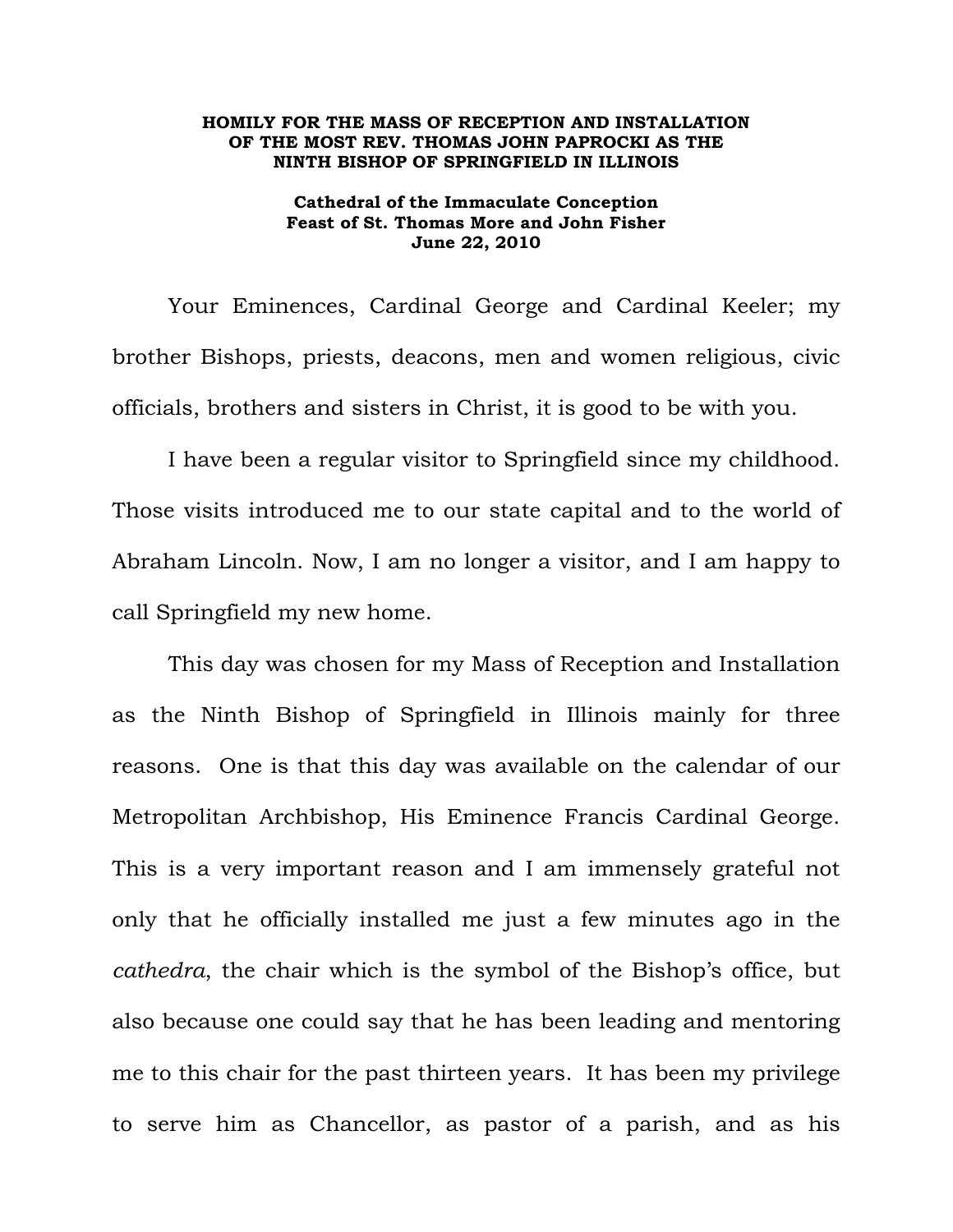auxiliary bishop for the past seven years. In so many ways he has truly been a mentor for me, teaching me how to be a bishop, providing an example of how to be a good shepherd caring for the flock of our Lord's faithful people.

Secondly, even though my appointment was announced two months ago, I needed some time to finish up my Confirmation schedule and other responsibilities, not the least of which was staying in Chicago until my beloved Blackhawks had won the Stanley Cup!

Thirdly, on the liturgical calendar of the Catholic Church, today is the Feast of the English Martyrs, Saints Thomas More and Bishop John Fisher. Both of these men gave their lives in witness to the faith during the persecution of King Henry VIII. Almost alone among the hierarchy in England at that time, Bishop John Fisher demonstrated heroic courage in standing up to Henry's rejection of papal authority. And so, St. John Fisher provides an excellent example for me and my fellow bishops of being steadfast in vindicating, defending and promoting the rights of the Church to carry out her mission as entrusted to her by Jesus Christ.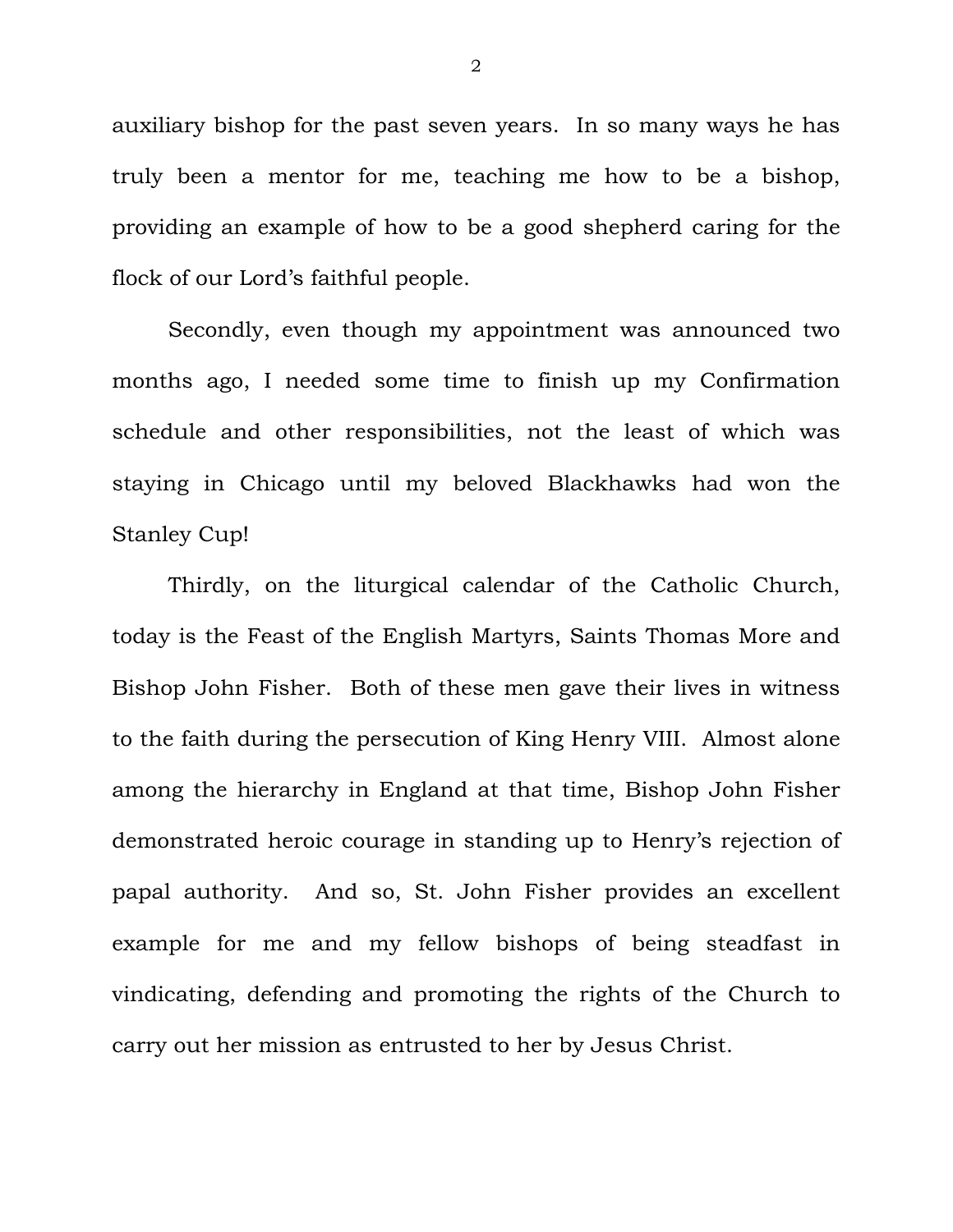St. Thomas More has also been a special patron saint for me. We have both shared the name Thomas, both have been trained and worked as lawyers, and both have held the office of Chancellor. Because St. Thomas More is the patron saint of politicians and lawyers, he is also the patron saint of many civic officials and others who work here in our state capital. So, in this liturgy today, we pray through the intercession of St. Thomas More and ask for his prayers for the Holy Spirit to guide our government officials to work for the common good and to help me to extend a shepherd's care as they fulfill their responsibilities.

In the award-winning movie about St. Thomas More, "A Man for All Seasons," the screenplay by Robert Bolt has the following dialogue between More and his daughter Margaret. This scene takes place in the Tower of London, where More has been imprisoned for refusing to swear to the Act of Succession and take the Oath of Supremacy that would establish the King as the Head of the Church in England.

**MORE** You want me to swear to the Act of Succession?

**MARGARET** "God more regards the thoughts of the heart than the words of the mouth". Or so you've always told me.

3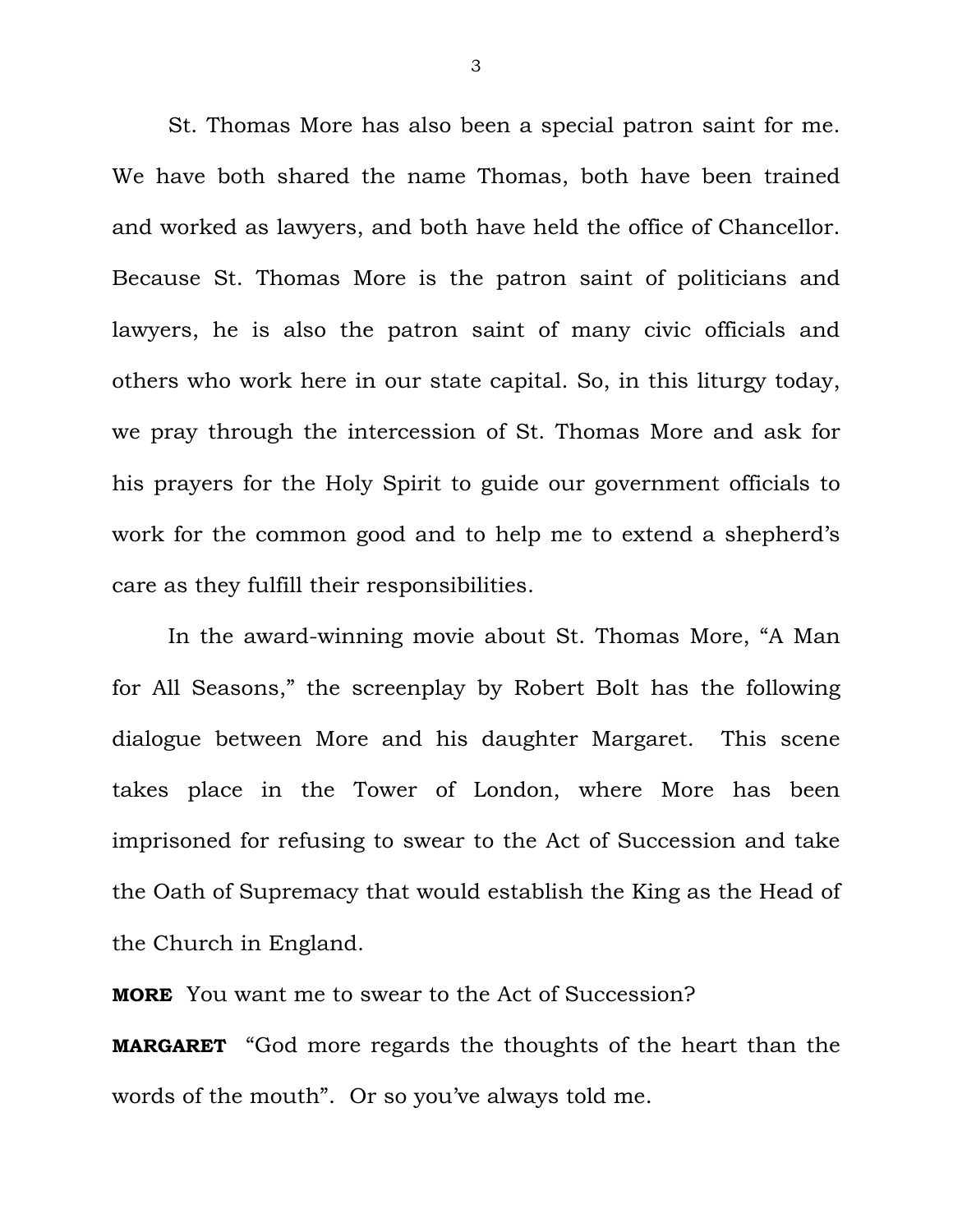**MORE** Yes.

**MARGARET** Then say the words of the oath and in your heart think otherwise.

**MORE** What is an oath then but words we say to God?

**MARGARET** That's very neat.

**MORE** Do you mean it isn't true?

**MARGARET** No, it's true.

**MORE** Then it's a poor argument to call it "neat," Meg. When a man takes an oath, Meg, he's holding his own self in his hands. Like water. *(He cups his hands).* And if he opens his fingers *then* – he needn't hope to find himself again. Some men aren't capable of this, but I'd loathe to think your father is one of them.

**MARGARET** In any State that was half good, you would be raised up high, not here, for what you've done already. It's not your fault the State's three-quarters bad. Then if you elect to suffer for it, you elect yourself a hero.

**MORE** That's very neat. But look now … If we lived in a State where virtue was profitable, common sense would make us good, and greed would make us saintly. And we'd live like animals or angels in the happy land that *needs* no heroes. But since in fact we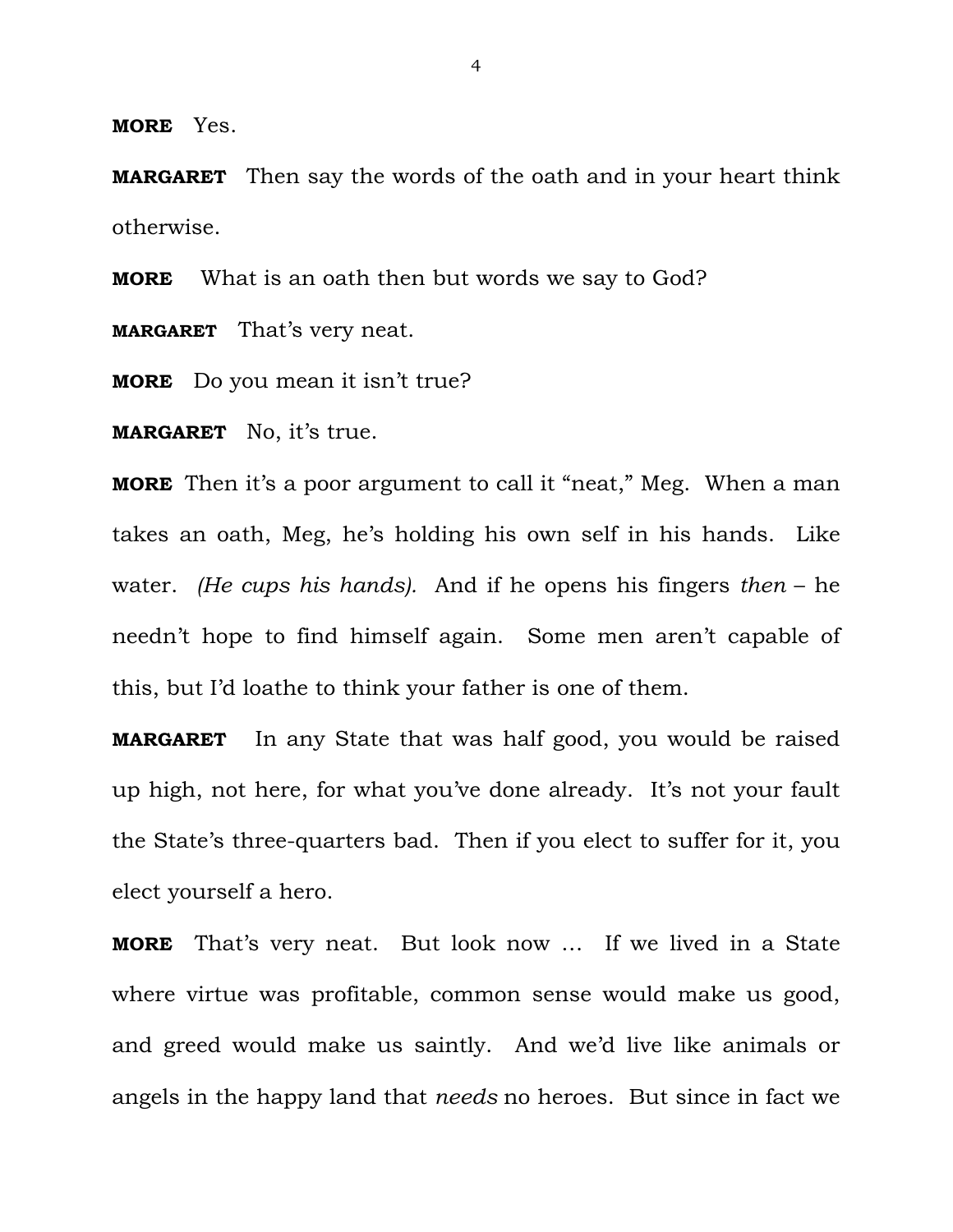see that avarice, anger, envy, pride, sloth, lust and stupidity commonly profit far beyond humility, chastity, fortitude, justice and thought, and have to choose, to be human at all… why then perhaps we *must* stand fast a little – even at the risk of being heroes.

**MARGARET** *(Emotionally)* But in reason! Haven't you done as much as God can reasonably *want*?

**MORE** Well … Finally… it isn't a matter of reason, it's a matter of love.

So ends their dialogue.

Indeed, in the end, it's not a matter of reason, it's a matter of love. When I was named a bishop by Pope John Paul II seven years ago, I chose an Episcopal motto that reflects this truth: *Lex Cordis Caritas*, Latin for, "The Law of the Heart is Love." Yes, I am a student and a practitioner of the law, but a wise lawyer like St. Thomas More helped me to recognize that the law of the heart is love. Sacred Scripture teaches this clearly. In chapter 31 of the Book of Jeremiah, the prophet tells us that God has written His law on our hearts. In chapter 13 of the Letter to the Romans, St. Paul says that love is the fulfillment of the law. To depict this visually,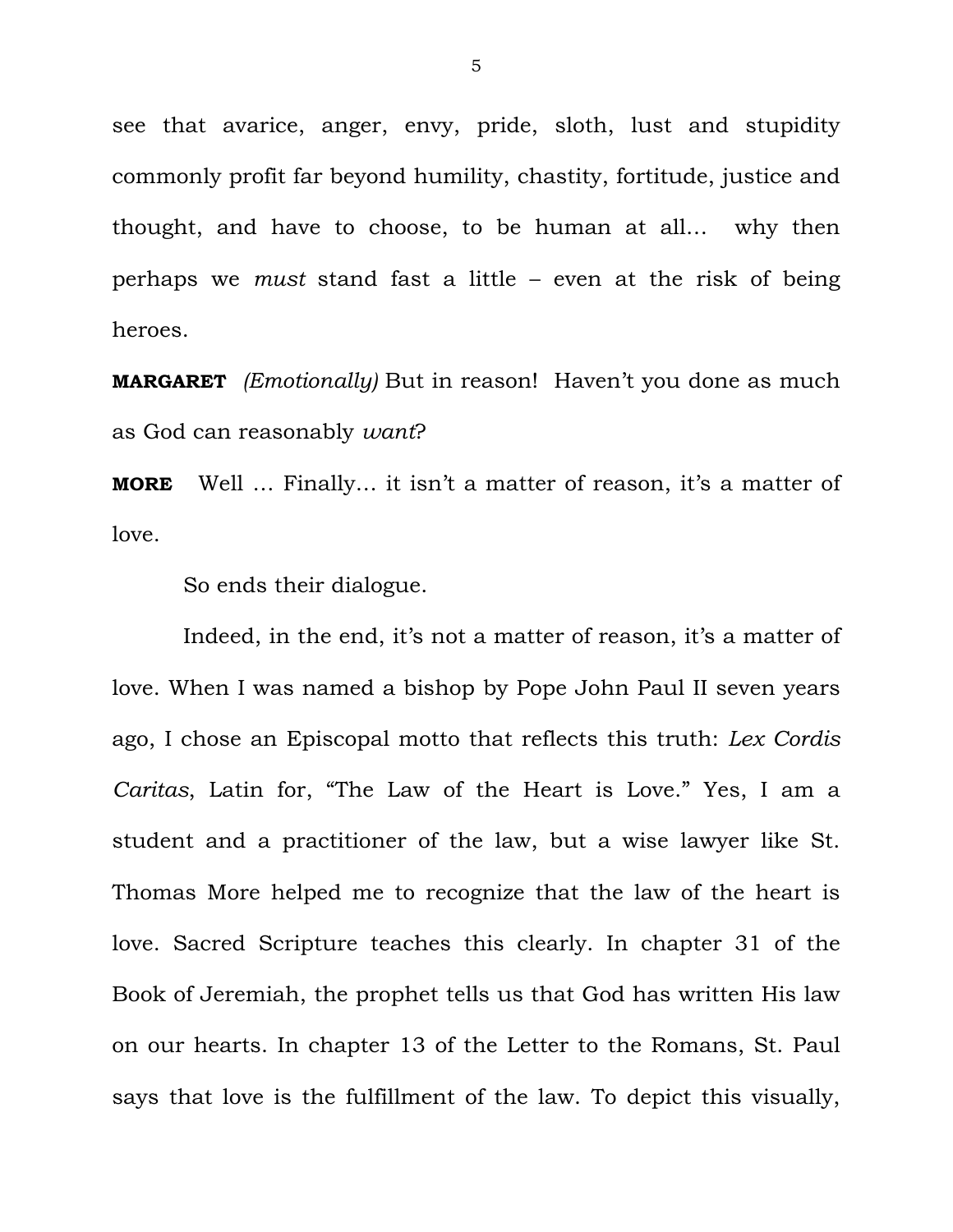my coat of arms has two scales of justice to reflect my background in civil law and canon law, but above them both is the Sacred Heart of Jesus. On the cross, from His heart, He poured out for us His unconditional love and divine mercy. The Preface for the Feast of the Sacred Heart of Jesus, which we celebrated earlier this month, says: "Lifted high on the cross, Christ gave his life for us, so much did He love us. From His wounded side flowed blood and water, the fountain of sacramental life in the Church. To His open heart the Savior invites all men, to draw water in joy from the springs of salvation."

 So, I see my primary task as bishop is to love you, more precisely, to radiate Christ's love with the help of God's grace throughout the twenty-eight counties of central Illinois that comprise the State of Illinois. I come to our state capital not as a sort of Catholic lobbyist, but as a shepherd of souls. But for me to radiate Christ's love also means to proclaim His truth, since if we seek to love as He did, then we must do our best to act as He did and do everything we can to make sure that our deeds conform to His divine will to love. Pope Benedict XVI made this connection

6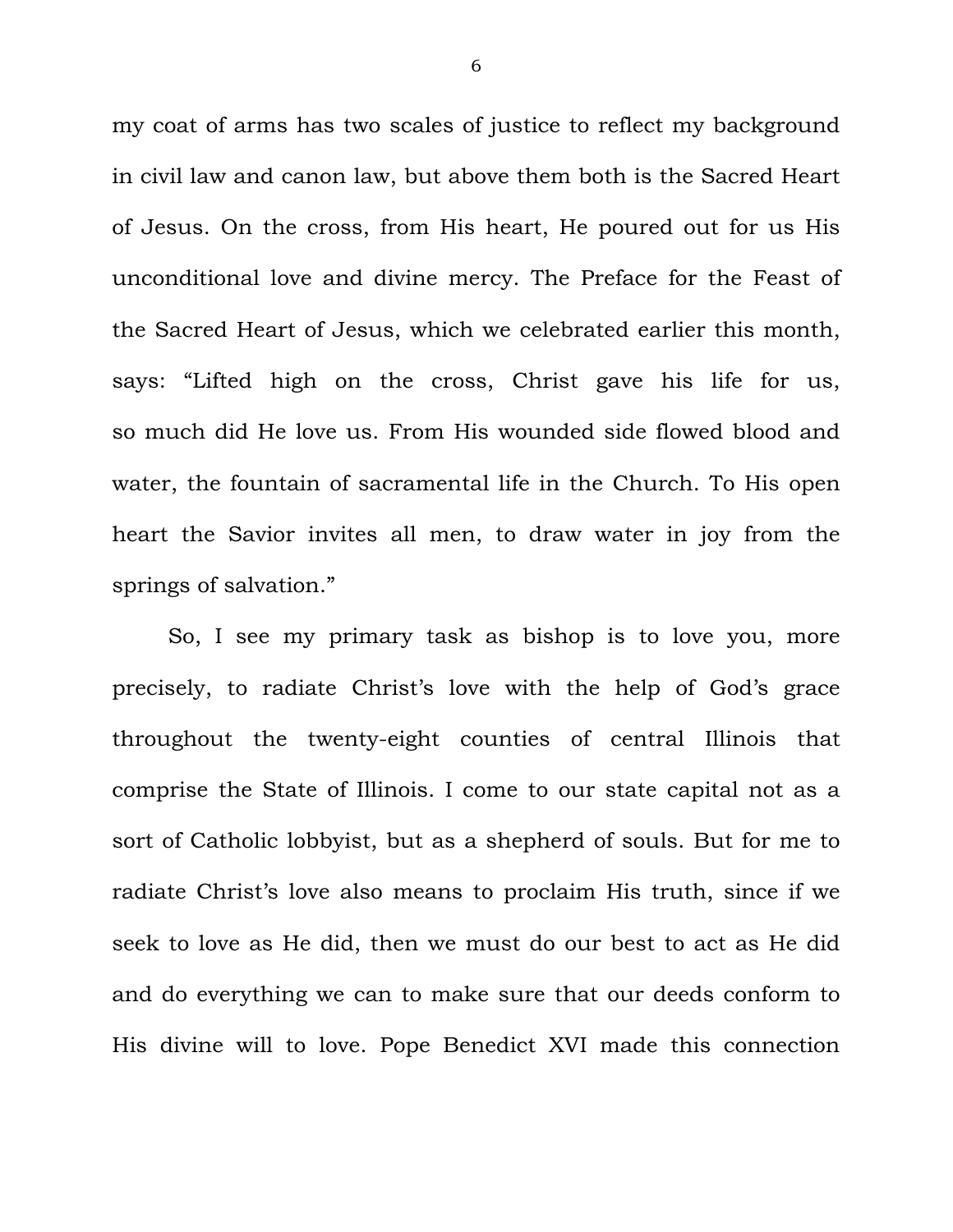between love and truth the focus of his encyclical letter, *Caritas in Veritate* ("Charity in Truth").

 Another one of my favorite movies is *Chariots of Fire*, which tells the story of Eric Liddell. He was known as the "Flying Scotsman" and he was the projected winner of the men's 100 meters race at the 1924 Summer Olympics. But when Eric Liddell discovered that the trial runs were scheduled for a Sunday morning, he bowed out of the race. Even the Prince of Wales could not persuade him to honor his country by running on the Sabbath. Liddell explained his decision, saying, "God my King is greater than the kings of England, Wales and Scotland. To honor God is more important than to honor the king of England."

Eric Liddell served as a missionary in China because he was driven to share the joy of honoring God. Because he was a missionary as well as a talented athlete, Eric Liddell had a keen awareness of God's primary importance in our lives. He observed that "God makes kings, and the rules by which they govern. And those rules say that the Sabbath is His. And I for one intend to keep it that way."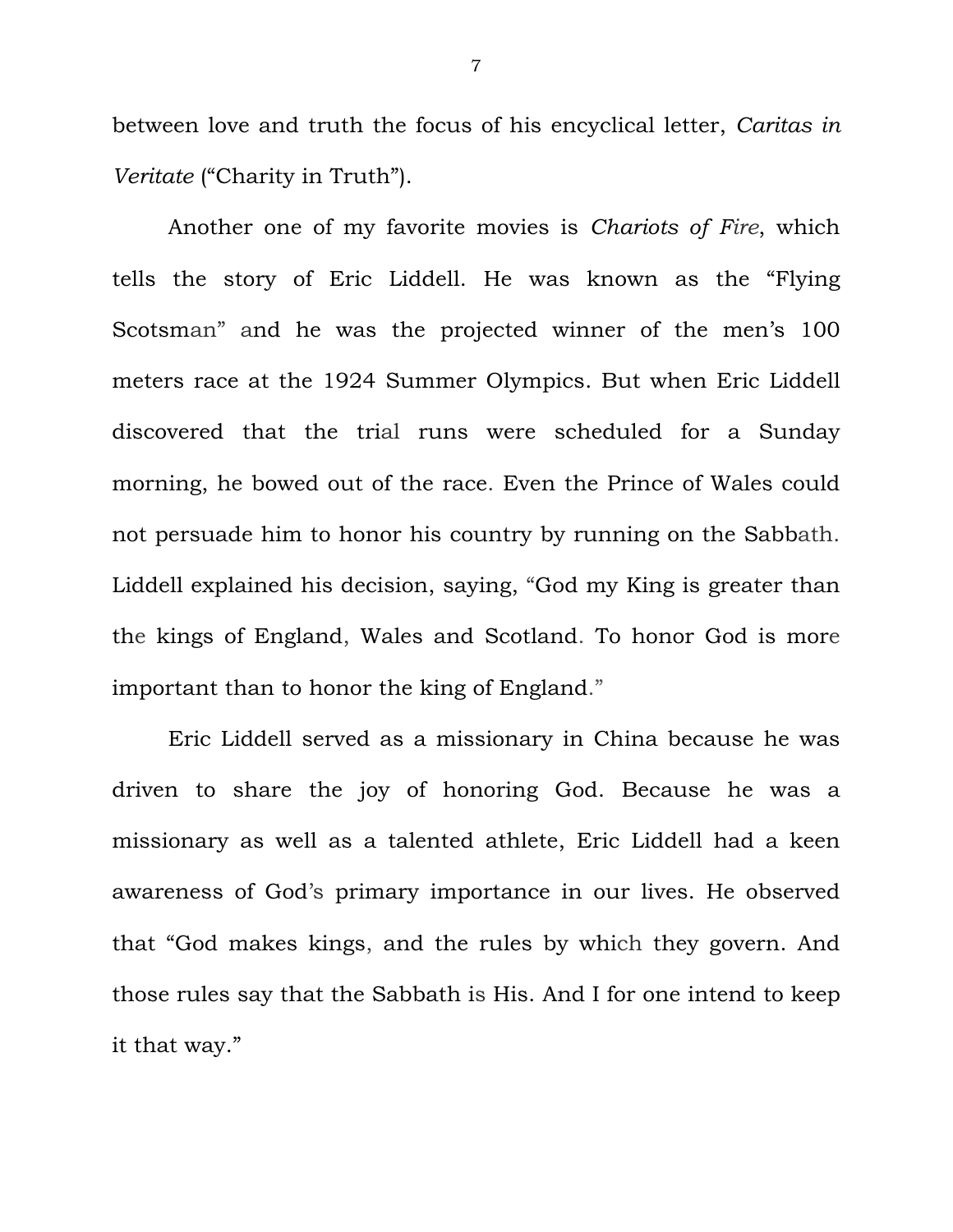In the movie, *Chariots of Fire*, Eric Liddell speaks the most memorable line. It is also an inspiring line, so I have it taped next to my bathroom mirror to inspire me when I look at it. Eric Liddell tells his sister, "I believe that God made me for a purpose, but he also made me fast. When I run, I feel God's pleasure."

We feel that same pleasure when we fulfill the purpose for which God made us. I believe with all my heart that it is God's will for me to be here. Serving as the Bishop of Springfield in Illinois, I feel God's pleasure.

The second major task that I see for a Catholic bishop is to be the center of unity for the Christian community. Here, I take inspiration from Springfield's most famous citizen, Abraham Lincoln. In his famous "House Divided" speech given on the floor of the Illinois Hall of Representatives just down the street from here in the Old State Capitol on June 16, 1858, Mr. Lincoln quoted the Bible [Mark 3:25, Matt. 12:25, Luke 11:17] in reminding people that a "house divided against itself cannot stand." Years later, as sixteenth President of these United States, President Lincoln would make the preservation of the Union his primary focus and his lasting achievement for this great nation.

8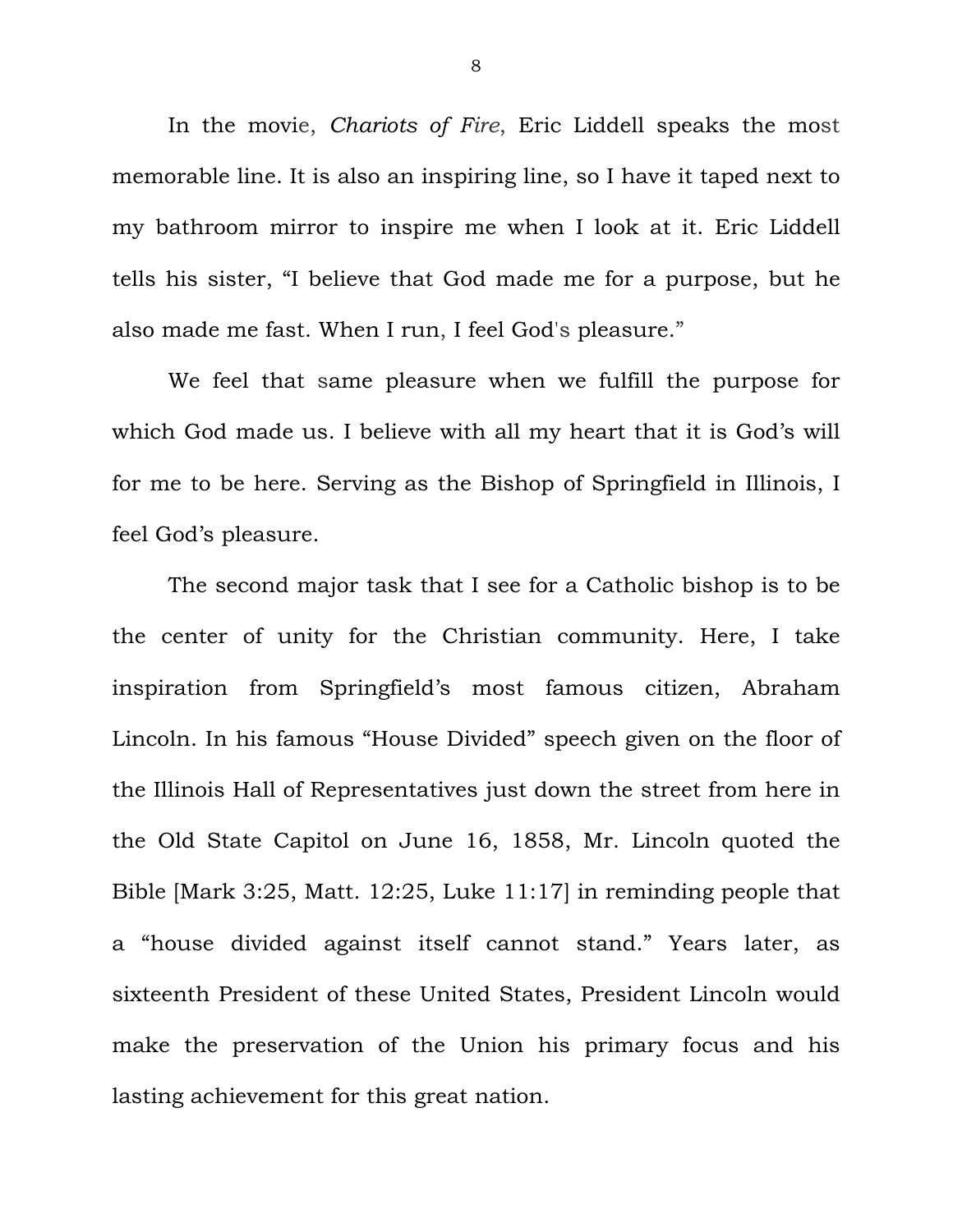So also a bishop must make every effort to be a sign of unity among all Christians and solidarity among all the peoples of this world.

 I look forward to visiting the towns and parishes of central Illinois and meeting the wonderful people of this diocese. On occasions such as administering the Sacrament of Confirmation, it has become customary for me to sing a song in my homily. So it is only fitting for my inaugural homily in Springfield for me to conclude this homily with a song.

 This song is by Brian Littrell, who achieved success as the lead singer for the Back Street Boys. Brian Littrell got his start in vocal music as a boy singing in his church choir. He now writes and performs Christian music, and he has written this song called, "Jesus Loves You." This sums up my whole message as a bishop.

> All my life I've heard Him say (*Choir:* Jesus loves you!) I dropped down on my knees to pray (*Choir:* Jesus loves you!) I asked Him to come into me (*Choir:* Jesus loves you!) From Him He gives eternity (*Choir:* Jesus loves you)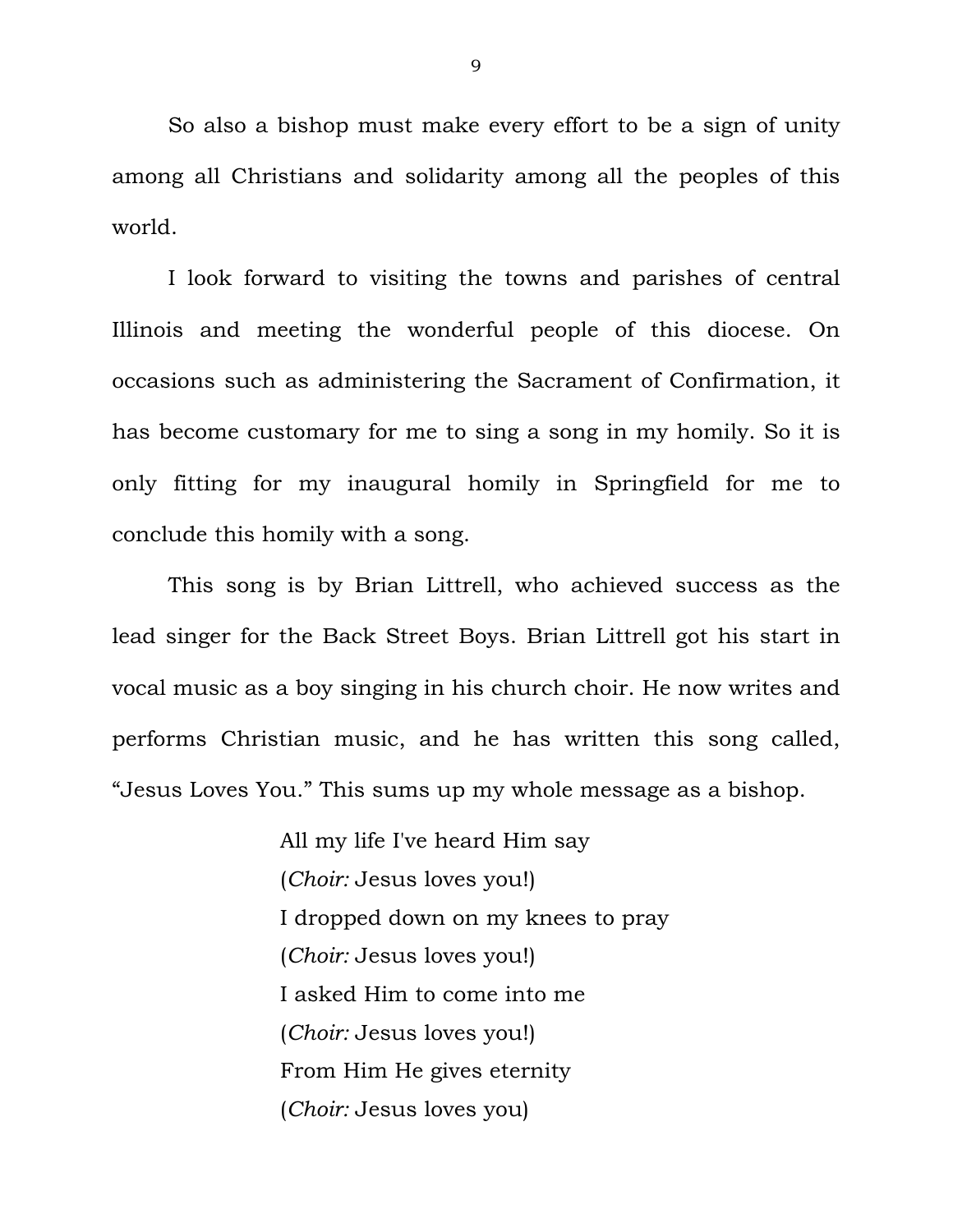Yes He does (*Choir:* Jesus loves you) Say yes He does (*Choir:* Jesus loves you) Yes He does … For the Bible tells us so

You need to look inside yourself (*Choir:* Jesus loves you!) You can't take with you all your wealth (*Choir:* Jesus loves you!) He will give to you an inner strength (*Choir:* Jesus loves you!) He walked on water but you will sink (*Choir:* Jesus loves you) Yes He does (*Choir:* Jesus loves you) Say yes He does (*Choir:* Jesus loves you) Yes He does … For the Bible tells us so

Said He's the One that died for me (*Choir:* Jesus loves you!) And that's the reason I believe (*Choir:* Jesus loves you!) And He has done the same for you